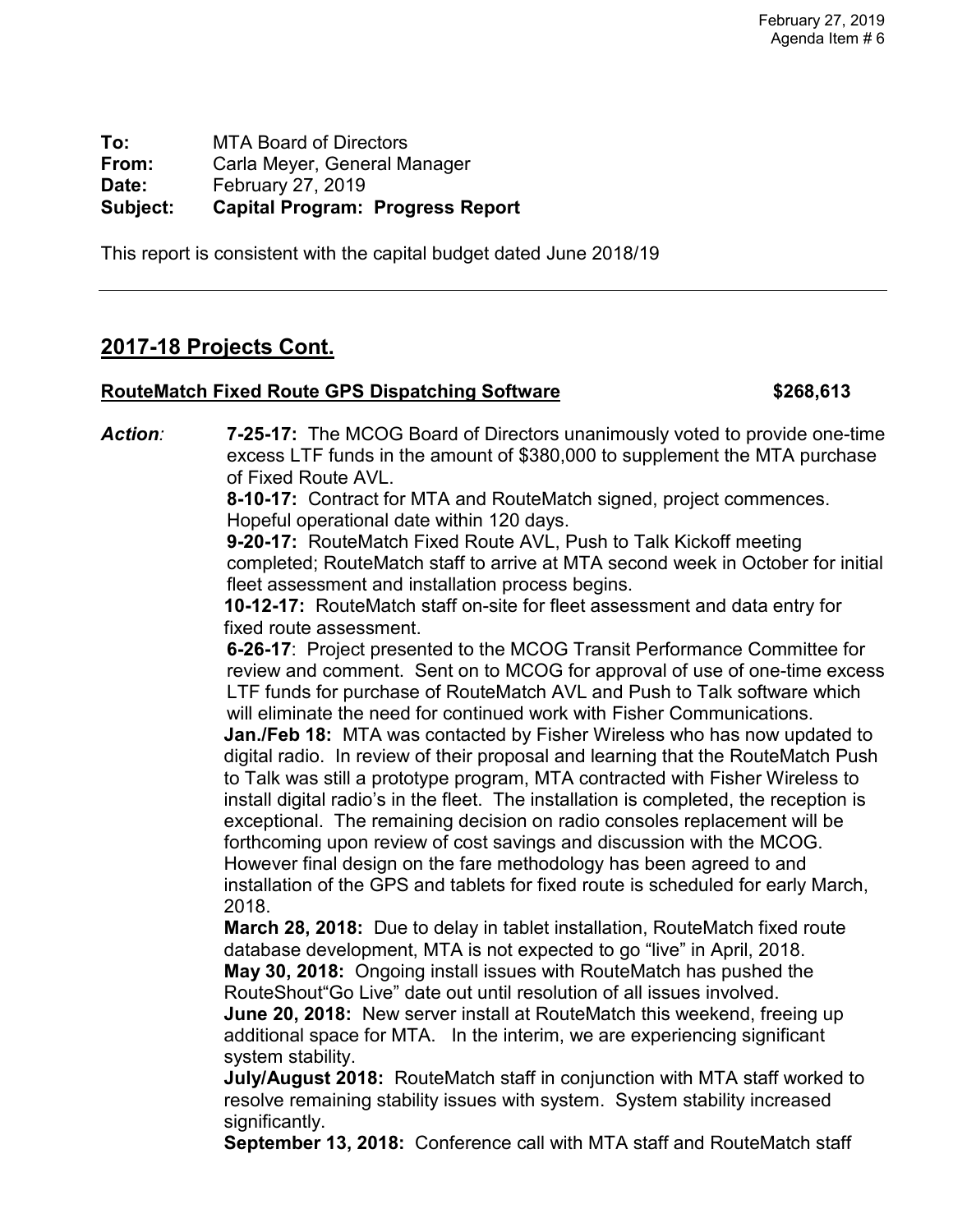resolving few remaining issues. Next step in Sept/Oct. will be the development and 'Go Live' for passenger amenity 'RouteShout'.

**September 17, 2018:** GM conference call with Teague Kirkpatrick from RouteMatch to complete final change order and finalize for payment. **December 1, 2018:** Payment finalized. Final Phase is rollout of RouteShout. **January 23, 2019:** Few remaining tweaks are being worked out. MTA will rollout RouteShout in February 2019.

**February, 2019:** RouteShout delayed until March-April, 2019

#### **Managed IT Care \$80,437**

*Action:* The MTA IT system was currently developed by in-house staff and local vendors. The original server is at maximum capacity is now being backed up by an external hard drive. Estimated 6 months longevity. Through application for Prop 1B Safety and Security funds, MTA has contracted for a complete revamp of the IT network to include non-existing firewalls, off-site backup of data and utilization of fiber optic.

*Problems:* Awaiting MCOG Board Resolution approval for access to the funds on October 2, 2017, delaying implementation. However, with the project already approved, it is hoped that after receipt of the resolution, funding will be expedited. **10-02-17:** MCOG Board of Directors approved allocation of Prop1B Safety and Security funds.

**10-09-17:** Receipt of signed resolutions; grant documents mailed to Cal-OES **Jan 2018:** MTA was hit with high tech ransomware and the existing service is shutdown. Decision on the final vendor for the managed care will be decided next week. Unfortunately, due to an error at the State Controller's office arrival of the Cal-OES approved grant funds could be delayed 2 more months. Staff is discussing alternatives and will present to the Board.

**March 2018:** Three bids have been obtained from IT managed care providers. MTA has selected Comer Technology Group from Chico, CA for the managed care. MTA is still awaiting the delayed Cal-OES approved grant funds from the State Controller's office.

**May 30, 2018:** Cal-OES funds have arrived, contract with Comer Technology group has been prepared and awaiting final signatures.

**June 17, 2018:** Contracts signed, first payment installs to Comer Technology. Server on order, estimated 4 weeks to delivery.

**August, 2018:** Comer Technology installed new server and other necessary equipment. Transition from old server and individual computers begun…project delayed until completion of Finance Audit (just in case)

**September, 2018:** Installation continued. Expected completion date, October, 2018.

**November 28, 2018:** 90% of transition to new server is completed. Remaining is the Finance software.

**December, 2018:** Transition completed. PROJECT COMPLETED.

# **FY 2018/19**

### **Maintenance Fleet Software – Electronic Zonar Pre-Trip Technology \$80,437**